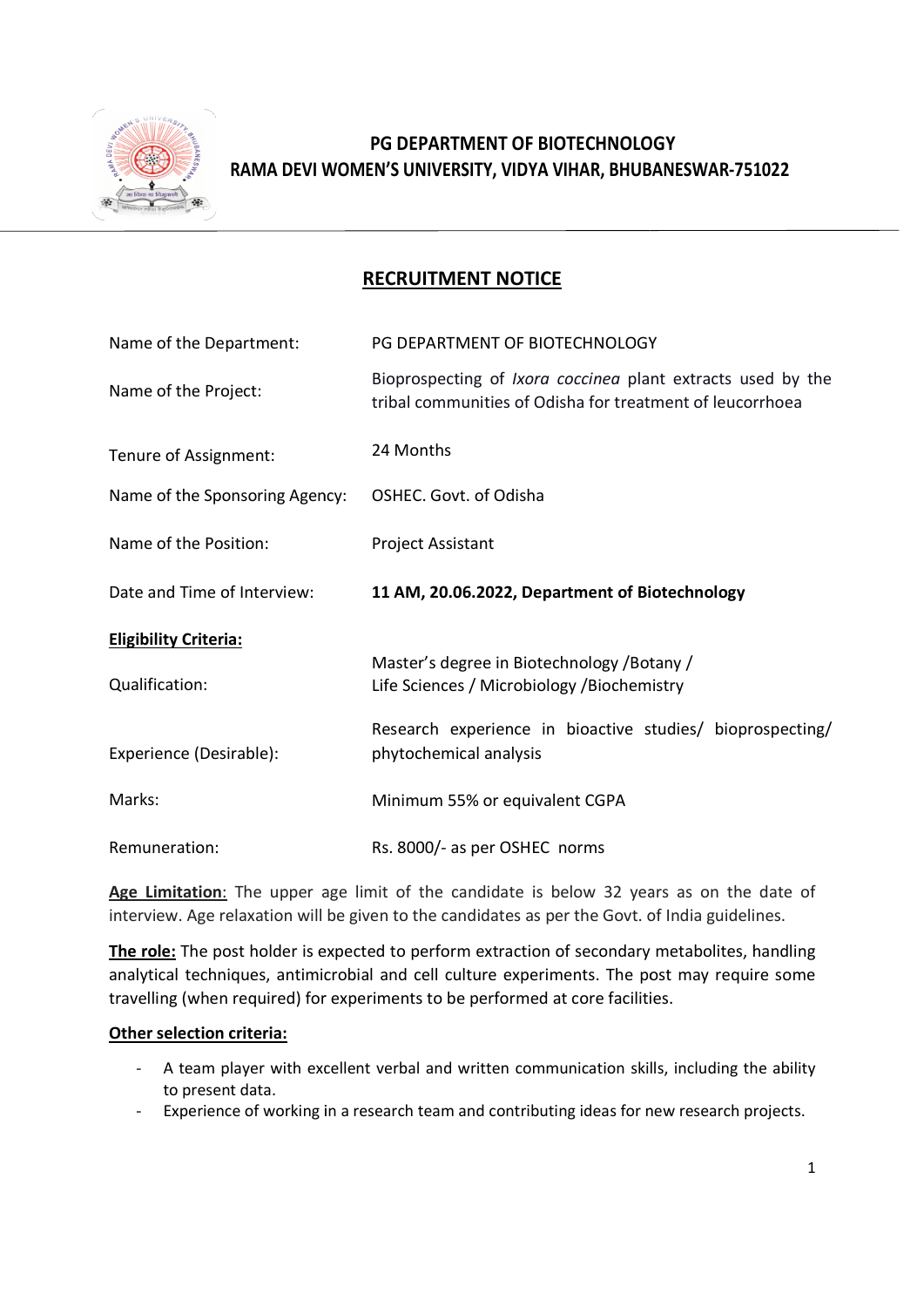### Documents to be submitted at the Time of Interview:

- 1. All original certificates and mark sheets(to be returned after verification)
- 2. Self-attested photocopies (01Set) of all certificates and mark sheets and 02 Passport sized photographs.

Candidates appearing for the interview have to strictly adhere to the COVID-19 guidelines prescribed by the State /Central Govt.; otherwise, they will not be allowed to appear the interview.

### Terms & Conditions:

- 1. The above position is temporary and coterminous with the aforementioned project.
- 2. The initial assignment is for a period of one (01) Year. The tenure of the assignment shall be extended for the second year only if the performance of the candidate is found to be satisfactory.
- 3. The recruited Project Assistant has to abide by the rules and regulations of the University.
- 4. The Project Assistant shall work under the direct supervision of the Project investigator.
- 5. Two-month advance notice is to be served by the Project Assistant in cases he intends to leave the project.

For more details on the project, please contact:

### Project Investigator:

Dr. Sanjay Kumar Raul

Assistant Professor, Post Graduate Department of Biotechnology

Rama Devi Women's University, Bhubaneswar, India

Email: sanjaykumarraul@rdwu.ac.in